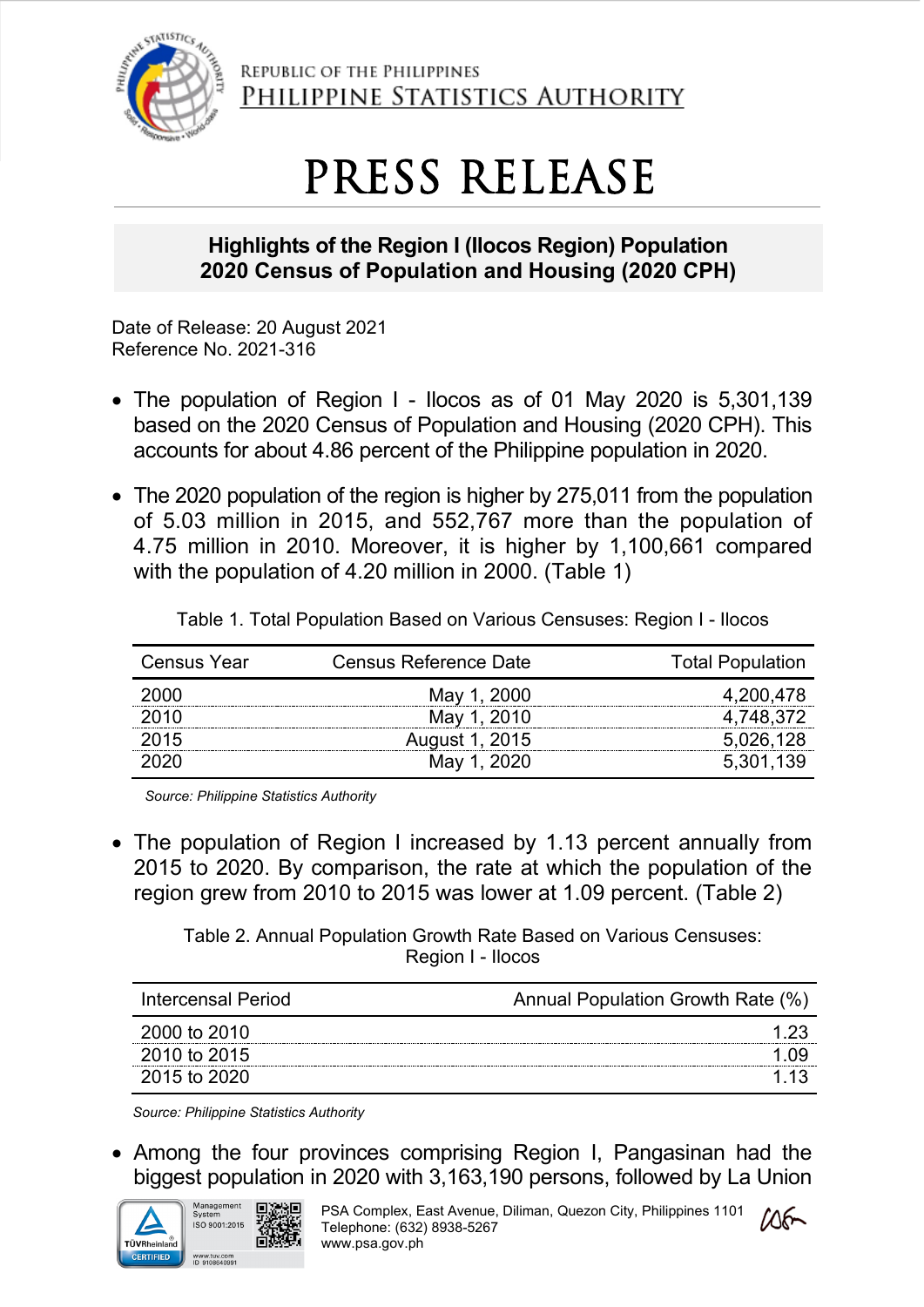with 822,352 persons, and Ilocos Sur with 706,009 persons. Ilocos Norte had the smallest population with 609,588 persons. (Table 3)

|                     |           |           |           | <b>Total Population</b> |
|---------------------|-----------|-----------|-----------|-------------------------|
| Province            | 2000      | 2010      | 2015      | 2020                    |
| <b>Ilocos Norte</b> | 514.241   | 568,017   | 593,081   | 609,588                 |
| <b>Ilocos Sur</b>   | 594.206   | 658,587   | 689,668   | 706.009                 |
| La Union            | 657,945   | 741.906   | 786.653   | 322.352                 |
| Pangasinan          | 2,434,086 | 2,779.862 | 2,956,726 | 3,163,190               |

Table 3. Total Population by Province Based on Various Censuses: Region I - Ilocos

 *Source: Philippine Statistics Authority*

• Pangasinan was the fastest growing province in the region with an annual population growth rate (PGR) of 1.43 percent from 2015 to 2020. It was followed by La Union (0.94 percent) and Ilocos Norte (0.58 percent). Ilocos Sur posted the lowest PGR of 0.49 percent. (Table 4)

| Based on Various Censuses: Region I - Ilocos |              |                                   |              |
|----------------------------------------------|--------------|-----------------------------------|--------------|
|                                              |              | Annual Population Growth Rate (%) |              |
| <b>Province</b>                              | 2000 to 2010 | 2010 to 2015                      | 2015 to 2020 |
| <b>Ilocos Norte</b>                          | 1 ()()       | 0.83                              | 0.58         |
| <b>Ilocos Sur</b>                            |              | ገ ጸጸ                              | 49           |

La Union 1.21 1.12 0.94 Pangasinan 1.34 1.18 1.43

Table 4. Annual Population Growth Rate by Province Based on Various Censuses: Region I - Ilocos

*Source: Philippine Statistics Authority*

- Region I is composed of one independent component city, eight component cities, 116 municipalities, and 3,267 barangays.
- Among the cities and municipalities in the region, the largest in terms of population size is the City of San Carlos in Pangasinan with 205,424 persons. It was followed by the City of Dagupan, an independent component city, with 174,302 persons and the City of Urdaneta with 144,577persons, both in the province of Pangasinan. (Table 5)

 $105-$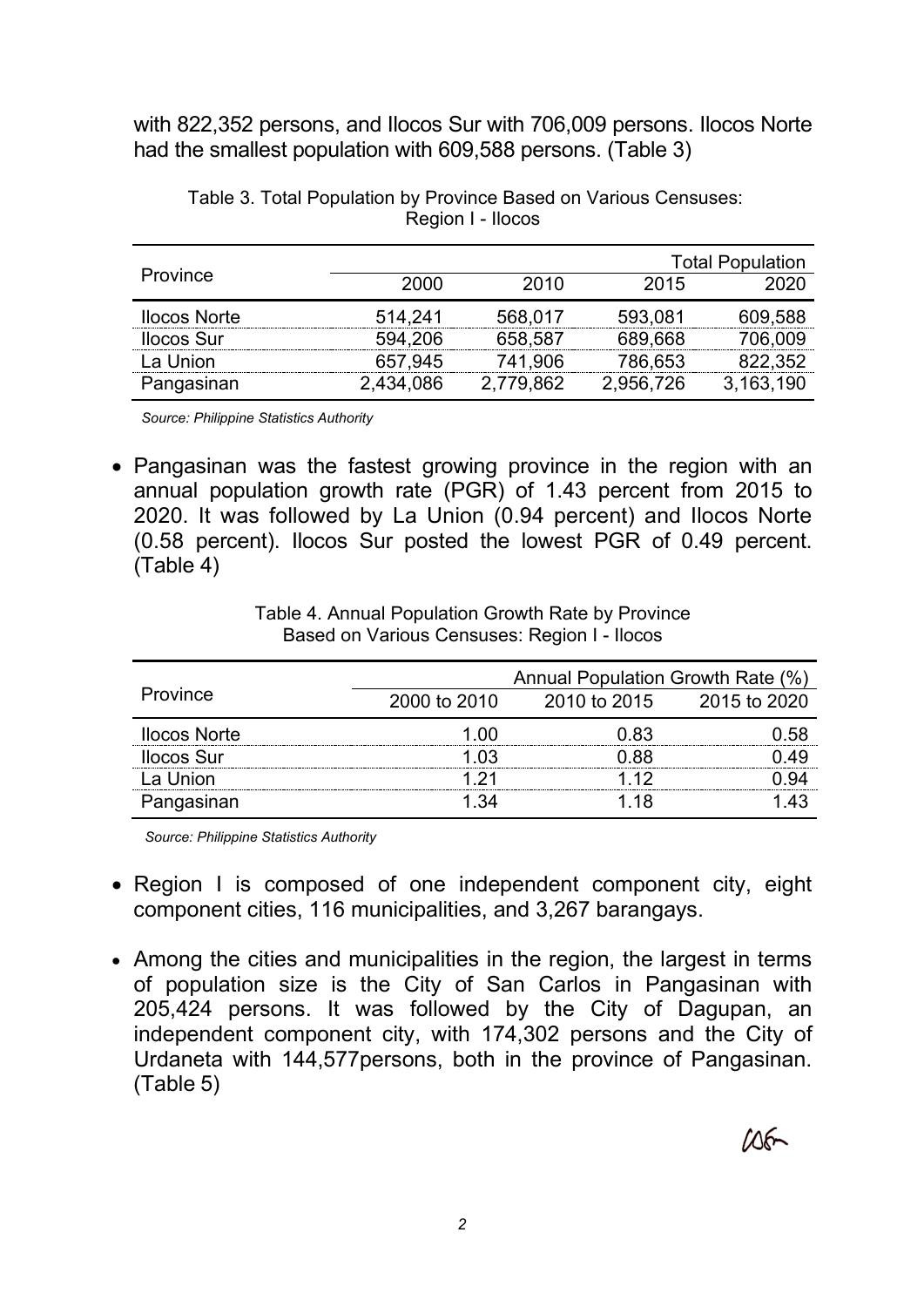| Rank | City/Municipality    | Province            | <b>Total Population</b> |
|------|----------------------|---------------------|-------------------------|
| 1    | City of San Carlos   | Pangasinan          | 205,424                 |
| 2    | City of Dagupan*     | Pangasinan          | 174,302                 |
| 3    | City of Urdaneta     | Pangasinan          | 144,577                 |
|      | Malasiqui            | Pangasinan          | 143,094                 |
| 5    | Bayambang            | Pangasinan          | 129,011                 |
| 6    | City of San Fernando | La Union            | 125,640                 |
|      | Mangaldan            | Pangasinan          | 113,185                 |
| 8    | City of Laoag        | <b>Ilocos Norte</b> | 111,651                 |
| 9    | Lingayen             | Pangasinan          | 107,728                 |
|      | Calasiao             | Pangasinan          | 100,471                 |

Table 5. Top Ten Most Populous Cities/Municipalities: Region I - Ilocos, 2020

\* Independent component city

*Source: Philippine Statistics Authority, 2020 Census of Population and Housing*

• Carasi in Ilocos Norte is the least populous city/municipality in Region I with 1,607 persons. It was followed by Adams in Ilocos Norte with 2,189 persons, and Sigay in Ilocos Sur with 2,552 persons. (Table 6)

Table 6. Ten Least Populous Cities/Municipalities: Region I - Ilocos, 2020

| Rank | City/Municipality               | Province            | <b>Total Population</b> |
|------|---------------------------------|---------------------|-------------------------|
|      | Carasi                          | <b>Ilocos Norte</b> | 1,607                   |
| Ω    | Adams                           | <b>Ilocos Norte</b> | 2,189                   |
| 3    | Sigay                           | <b>Ilocos Sur</b>   | 2,552                   |
|      | Dumalneg                        | <b>Ilocos Norte</b> | 3,087                   |
|      | Gregorio del Pilar (Concepcion) | <b>Ilocos Sur</b>   | 4,472                   |
| հ    | Lidlidda                        | <b>Ilocos Sur</b>   | 4,705                   |
|      | Sugpon                          | <b>Ilocos Sur</b>   | 4,930                   |
| 8    | Nagbukel                        | <b>Ilocos Sur</b>   | 5,465                   |
| 9    | San Emilio                      | <b>Ilocos Sur</b>   | 7,206                   |
|      | Alilem                          | <b>Ilocos Sur</b>   | 7.361                   |

*Source: Philippine Statistics Authority, 2020 Census of Population and Housing*